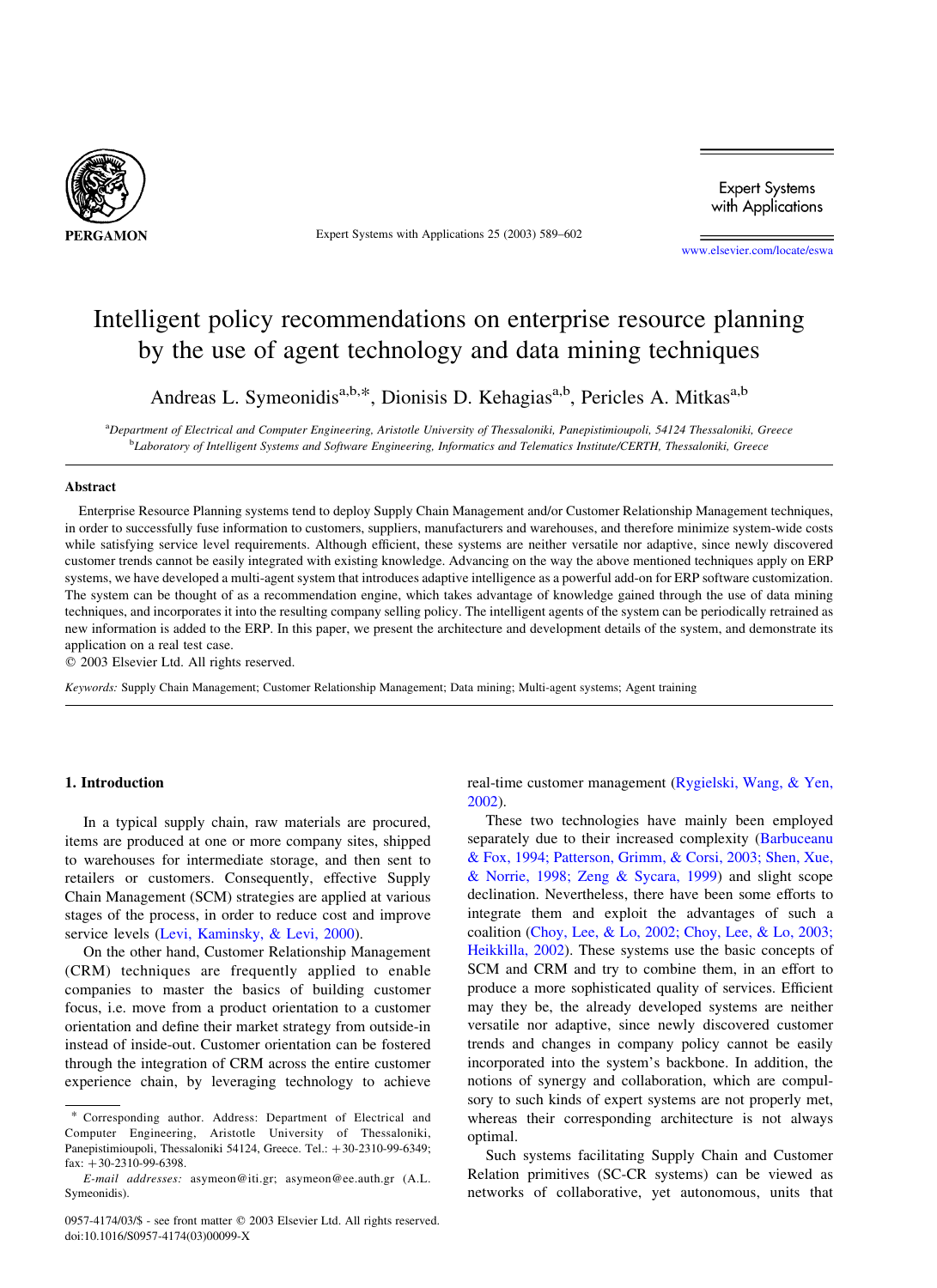regulate, control and organize all distributed activities involved in procurement, manufacturing, order processing, order transaction and product distribution. Research literature on intelligent agent system architectures has proven that problems that are inherently distributed or require the synergy of a number of distributed elements for their solution can be efficiently implemented as a multi-agent system (MAS) [\(Jennings, Sycara, & Woolridge, 1998;](#page--1-0) [Ferber, 1999](#page--1-0)). Thus, multi-agent technology constitutes a powerful technology for developing SC-CR systems.

In a MAS realizing a SC-CR system, all requirements collected by the end users are perceived as distinguished roles of separate agents, acting in close collaboration. All agents participating in MAS communicate with each other by exchanging messages, encoded in a specific Agent Communication Language (ACL). Each agent in the MAS is designated to manipulate the content of the incoming messages and take specific actions/decisions that conform to a particular reasoning mechanism designed by the agent programmer.

Another technology that has been widely used for solving CRM problems is data mining (DM). DM, which is defined as the extraction of interesting (non-trivial, implicit, previously unknown and potentially useful) information or patterns from data in large databases ([Fayyad, Piatetsky-Shapiro, & Smyth, 1996\)](#page--1-0). DM has been recognized by many researchers as a key research topic in database systems and machine learning and considerable effort has been spent on the development of a large class of AI applications to exploit DM techniques. Market-basket analysis and customer segmentation [\(Amir,](#page--1-0) [Feldman, & Kashi, 1997; Chen, Han, & Yu, 1996; Ganti,](#page--1-0) [Gehrke, & Ramakrishman, 1999; Han & Kamber, 2001;](#page--1-0) [Hong, Kuo, & Chi, 1999\)](#page--1-0) are major CRM areas data mining has been applied on.

In this context, the presented work is focused on developing not only a DM framework for the identification of CRM and SCM patterns, but also on the design and implementation of a multi-agent system for exploiting the results of the DM procedure. More specifically, the developed multi-agent architecture combines multi-agent and data mining technologies in order to provide intelligent and adaptive policy recommendations, created on knowledge extracted through the use of data mining techniques. IPRA (Intelligent Policy Recommendation multi-Agent system) is an add-on to existing ERP systems, providing the ERP operator with customer/inventory/supplier useful recommendations, based Customer/Supplier Clustering and on Association Rule Extraction on item transactions. In particular, an agent that represents the current customer transaction collects all necessary information that concern the details of an order and contacts the appropriate IPRA agents, in order to finally get a set of recommendations by the system. These recommendations are tailored to each customer and his/her order, since clustering on selected customer data and transaction history is performed. In

an analogous manner, supplier added value is discovered, whereas ordering habits are discovered and exploited through the system.

The main objective of IPRA is the optimization of the quality of services provided by the existing ERP, which provides a robust means for storing and manipulating a large amount of data on company transactions. The choice of developing IPRA as a MAS, provides the advantage of untroubled modification and extension of the system, according to altering company requirements. It should be mentioned that IPRA can extend any existing legacy database, containing customer and supplier data, and therefore increase the added value of the system.

It can be thought of as an intelligent system, since it increases its intelligence by embedding knowledge to the intelligent agents of the system. This knowledge is extracted by applying DM techniques on enterprise data in order to identify and exploit specific patterns among customers, suppliers and inventory items. Special care has been given to the agents that are designed to produce the recommendations of the system.

IPRA has been primarily tested on an existing ERP (over 25,000 of data records concerning transactions, over 8000 customers, over 500 suppliers) and the results seem quite promising. The IPRA approach seems that it can significantly increase the enterprise service level, in terms of delivery time, discount and correlated recommendations.

The rest of this paper is organized as follows: Section 2 introduces the implemented multi-agent system in detail and describes the functional characteristics of the different types of agents that comprise IPRA. In Section 3 the data mining methodology that is used in order to augment the agent decision quality, both in terms of intelligence and autonomy is presented. Finally, Section 4 illustrates the basic functional operations of IPRA and outlines the test case developed in the real enterprise environment, while Section 5 summarizes the work described and concludes this paper.

### 2. System architecture

#### 2.1. IPRA use case description

The implemented MAS is illustrated in [Fig. 1](#page--1-0). Thin arrows represent messages exchanged between agents, while thick arrows correspond to data transfer from/to the MAS.

Upon receiving an order, an agent representing the customer collects all the necessary information, in order to provide the other IPRA agents with input. Collected data include the customer name and id, his/her geographic location, the list of items ordered and the corresponding quantity, as well as the customer's preferred payment terms, i.e. cash, by check, by credit card etc. Customer info are sent to an agent responsible for customer segmentation, which decides on the discount to be made to the particular customer.